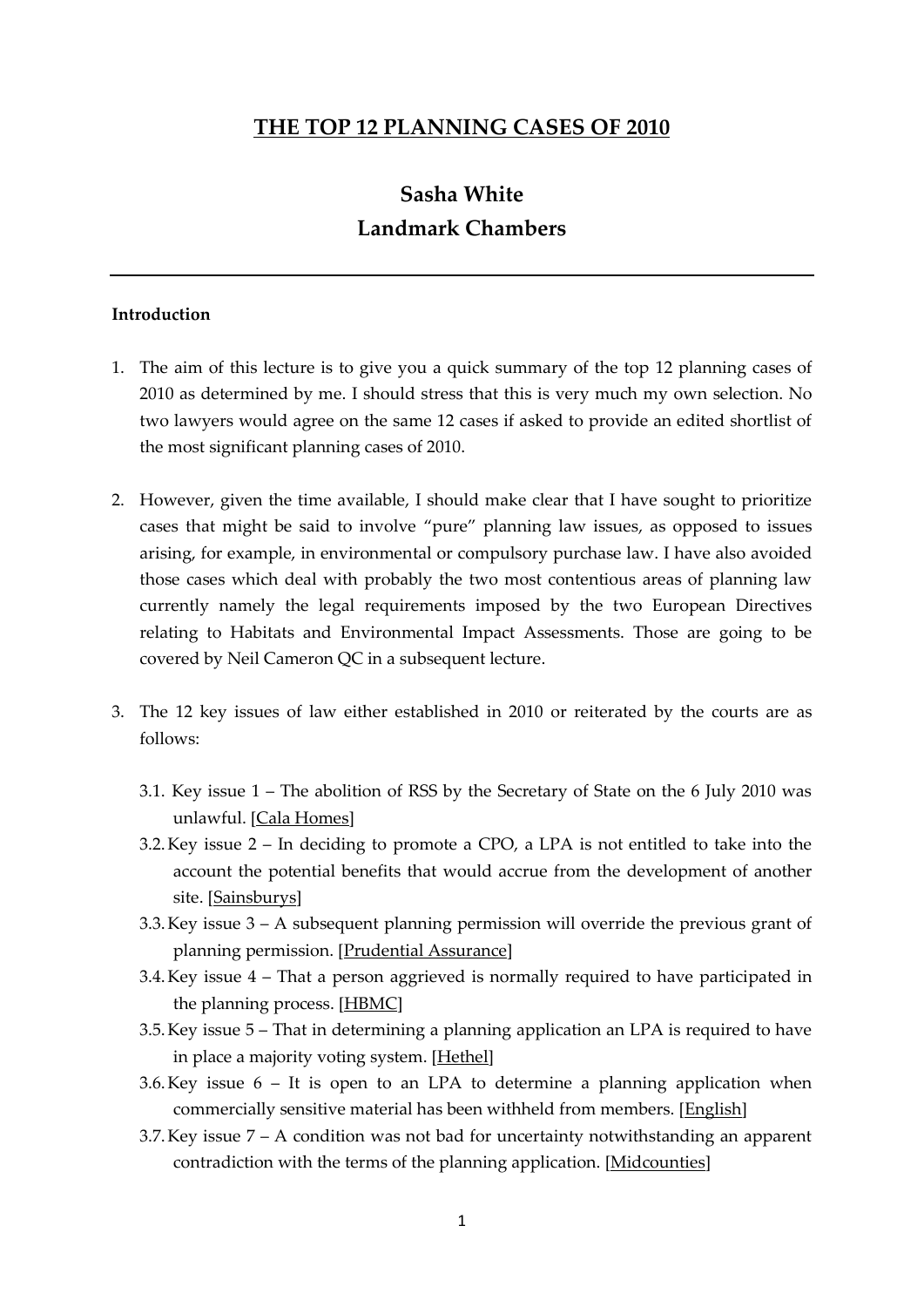- 3.8.Key issue 8 That development within an AONB that could not be seen by the public could still be potential harmful to the AONB although the fact the public could not see it would be an important factor in deciding whether to grant permission. [Great Trippetts Estate]
- 3.9.Key issue 9 The display of an advertisement on a vehicle is not exempt from control of advertisement if advertising was the principle use of the vehicle at the time of the display. [Tile Wise]
- 3.10. Key issue 10 It could be a material consideration for an LPA to consider the effect of allowing a fast food take away in close proximity to a school. [Copeland]
- 3.11. Key issue 11- It was not unviable to refuse planning permission for a residential scheme on the basis that a scheme with a higher proportion of affordable housing might be viable in the future. [Roberts Hitchens]
- 3.12. Key issue 12 In exercising its powers under the TCPAs a LPA was required to make the provisions of the Race Relations Act 1976 an integral part of the decision making process. [Harris]

### **KEY ISSUE 1 – The abolition of RSS by the Secretary of State on the 6 July 2010 was unlawful. [Cala Homes]**

**CASE 1 -** *Cala Homes (South) v Secretary of State for Communities and Local Government and Winchester City Council* **[2010] EWHC 2866 (Admin)**

**COURT**: HIGH COURT.

**ISSUE:** *Whether the revocation of the RSSs by the Government on the 6th July 2010 was lawful.* **KEY PRINCIPLE**: *That the revocation of the RSSs by way of using Section 79(6) of the LDEDCA was unlawful and in addition it failed to comply with the requirements relating to the carrying out of Environment Assessments in development plans.*

- 4. On the 6th July 2010 the Secretary of State announced the revocation of all seven extant RSSs. He did that by way of powers contained within Section 79(6) of the Local Democracy, Economic Development and Construction Act 2009. The consequence of that decision is they would no longer be part of the development plan for the purposes of Section 38(6) of the Planning and Compulsory Purchase Act 2004.
- 5. The consequence of that decision was that in law as of the  $6<sup>th</sup>$  of July the RSS were removed from the development plan structure and could no longer be taken into account for the purposes of determining planning applications. The consequences were significant particularly in relation to housing applications and the housing targets set out in such documents – for example the 654,000 houses that were said to be required in the South East alone by 2024.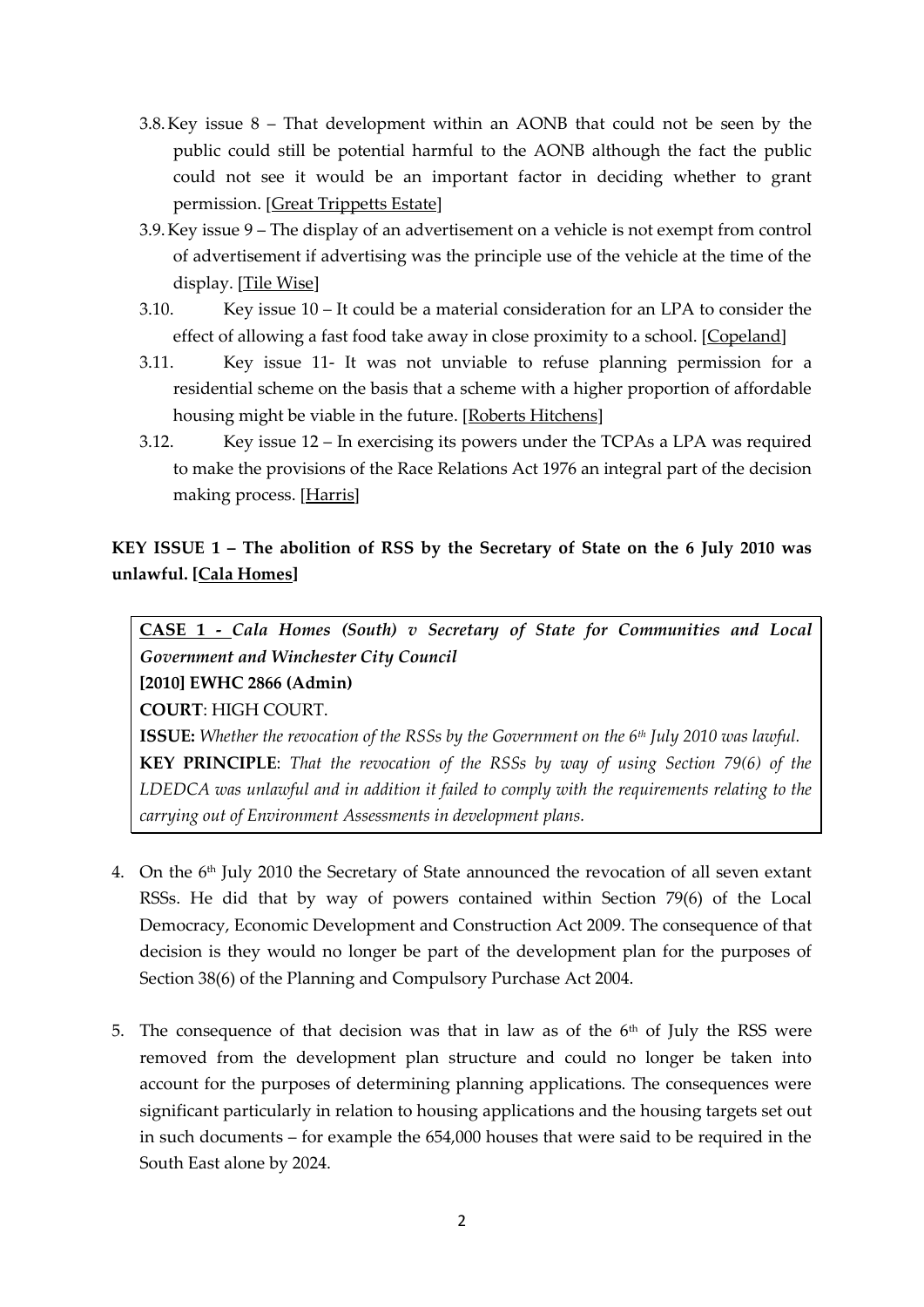- 6. The Claimants had two grounds of challenge: firstly that the use of the power by way of Section 79(6) was unlawful and secondly the revocation failed to comply with the requirements of the 2004 Regulations requiring assessment of the Environment effects of a plan prior to its adoption.
- 7. In relation to the first ground Mr Justice Sales concluded that Section 79(6) was never intended to be used in the entire revocation of the first tier of the development plan. The power under this section was intended to give the Secretary of State the power to take into account an unforeseen circumstance that necessitated the removal of an RSS at a particular time and the construction of the Act makes it clear that the intention was to keep RSS in place as a fundamental part of the development plan system.
- 8. In relation to the second ground the Judge concluded that the Secretary of State acted unlawfully because the 2004 Regulations do apply to the revocation of the RSSs as intended by the Secretary of State and the actions taken on the 6 July 2010 were unlawful because the Secretary of State at the very lease was required to undertake a screening assessment under Regulation 9.
- 9. This judgment was handed down on the 10 November. On the same day the Government announced that the judgement changed '*very little*' because the Government intended to fulfil its ambition of abolishing RSs.
- 10. The Localism Bill is expected to be published in the next few weeks and the intention of the Government is to revoke all the relevant parts of the 2009 Act thus finally killing the RSs.
- 11. It was also announced last week that Cala Homes are to return to the High Court to seek a declaratory judgment that the Secretary of State has acted unlawfully as a result of his response to the judgement of the High Court on the 10<sup>th</sup> November 2010.

**KEY ISSUE 2 –In deciding to promote a CPO, a LPA is not entitled to take into the account the potential benefits that would accrue from the development of another site. [Sainsburys]**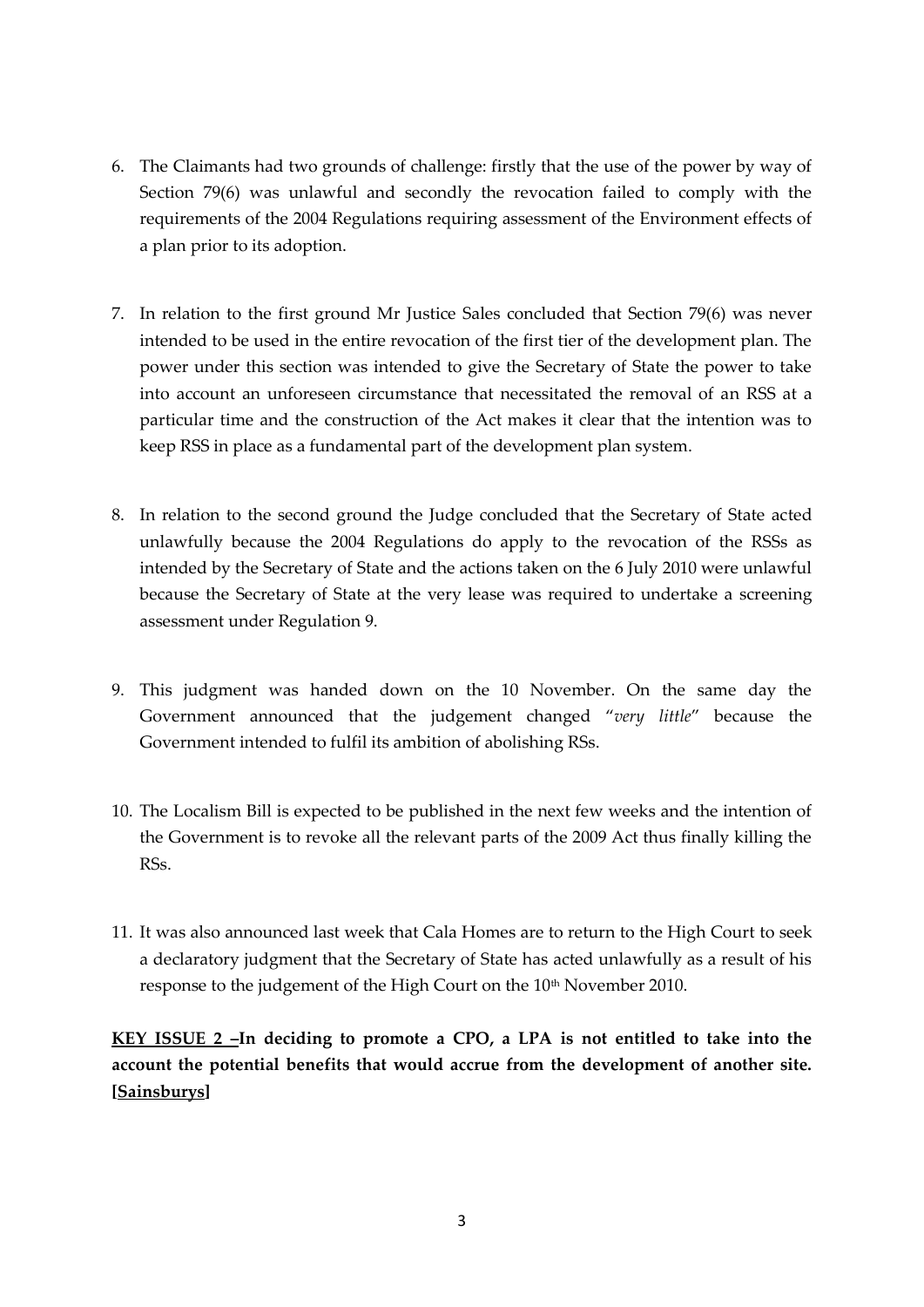**CASE 2 –** *R (on the application of Sainsbury's Supermarkets Limited) v Wolverhampton City Council and Another* **[2010] UKSC 20.**

**COURT AND DATE:** Supreme Court – 12 May 2010.

**ISSUE:** What can be taken into account by a LPA in deciding to promote a compulsory purchase order.

**KEY PRINCIPLE**: That in considering whether to promote a Compulsory purchase order, the LPA was not entitled to take into account the proposed benefits arising from the development of a second site which would be brought about by the development of the site subject to the compulsory acquisition.

- 12. This case explores in detail the legality of considering what a local authority can properly consider when deciding to exercise its powers under Section 226 of the Town and Country Planning Act 1990.
- 13. In the case in hand Tesco and Sainsbury's were competing to develop the same site ('the Raglan Street Site') for a supermarket in the centre of Wolverhampton. Sainsburys owned 86% of the site and Tesco most of the remainder. Outline planning permission had been granted to Tesco and the LPA had also resolved to grant OPP to Sainsburys. Tesco also controlled a site 850 metres away at the Royal Hospital which had a number of listed buildings and was in poor condition. The LPA wished to develop that site but Tesco considered such redeveloped unviable without a cross subsidy from the Raglan Street Site.
- 14. In 2008 the LPA approved in principle the making of a CPO under Section 226(1)(a) to purchase by compulsory acquisition the land owned by Sainsburys. Sainsburys sought Judicial Review on the basis that it was unlawful for the LPA to have regard to the potential redevelopment of the Royal Hospital site in deciding whether to commence Compulsory Purchase proceedings. Their application failed in both the High Court and the Court of Appeal. The Supreme Court decided 4-3 that their application should succeed.
- 15. The basis of the judgment of the majority was as follows:
	- 15.1. Only relevant matters could be taken into account under Section 226(1)(a).
	- 15.2. The claimed financial connection between the two sites was not such as to amount to a relevant consideration.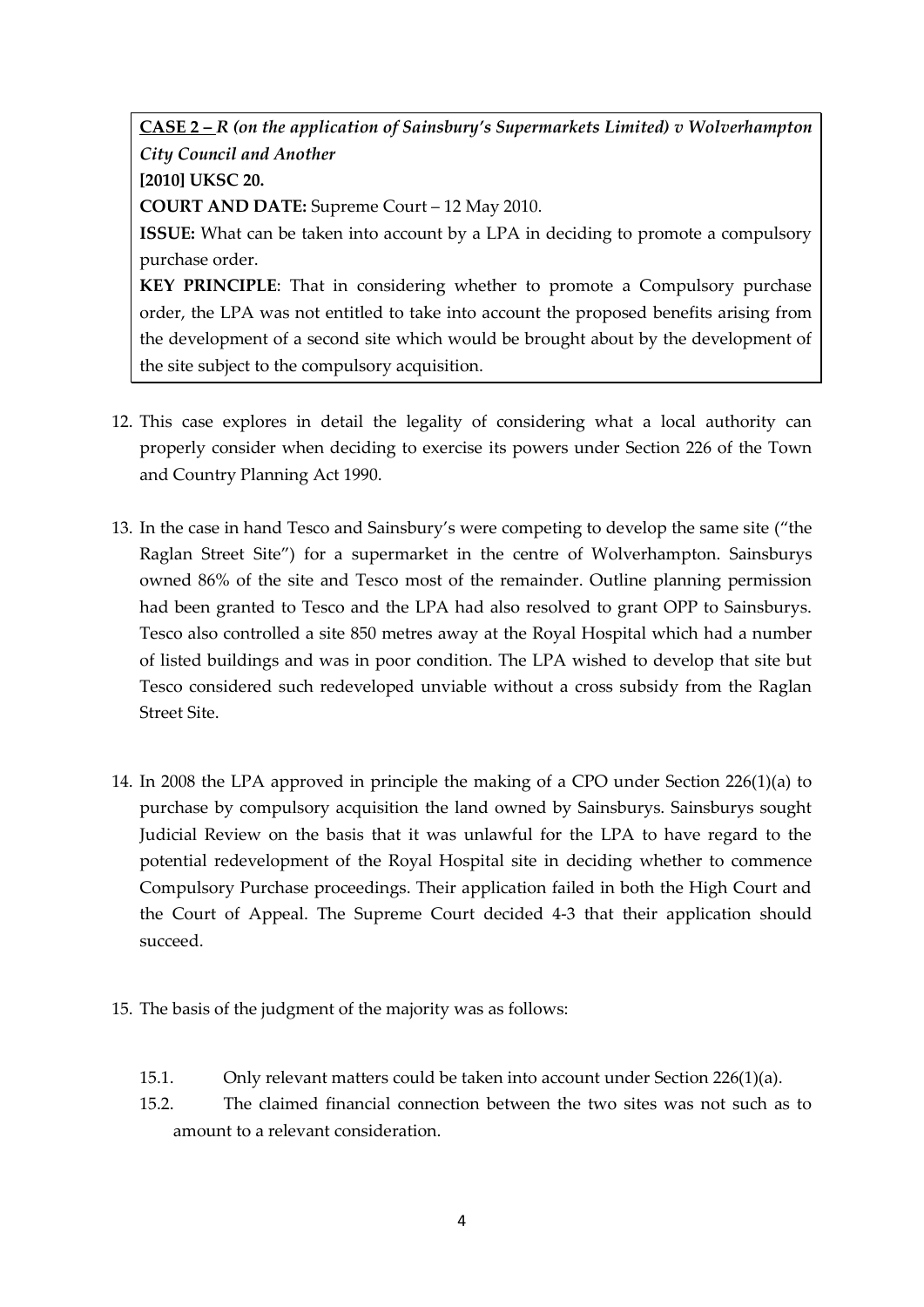15.3. The opportunity for redevelopment of the second site was not a lawful consideration for the purposes of a decision whether to make a compulsory purchase order in relation to the main site.

# **KEY ISSUE 3 – A subsequent planning permission will override the previous grant of planning permission. [Prudential Assurance]**

**CASE 3 –** *R (Prudential) v Sunderland City Council* **[2010] EWHC 1771 (Admin) COURT AND DATE:** HIGH COURT – 15 JULY 2010. **ISSUE:** *What is the effect of a subsequent permission on a previous permission* **KEY PRINCIPLE**: That if a subsequent unrestricted permission is granted then it will override the previous grant of planning permission and associated section 52/106 restrictions.

- 16. In 1988 the LPA, Sunderland City Council, granted OPP for the erection of a non-food retail development. A few days prior to the OPP being issued a section 52 agreement had been signed with Prudential Assurance which restricted the type of goods that could be sold from the premises. In 2006 the same two parties signed a deed revoking a subsection of the section 52 agreement which restricted the sale of sports goods from the premises. Later in 2006 Prudential were granted a new planning permission for external alterations to Unit 1 and its conversion into two units.
- 17. In 2009 Prudential were granted a certificate of lawfulness of proposed use or development in respect of Unit 1 such use described as '*open A1 retail unfettered by the requirements of the section 52 agreement as amended by the deed of revocation*'.
- 18. The Claimant owned parts of the nearby town centre and claimed Sunderland CC had acted unlawfully in issuing the CLOPUD in relation to Unit 1. The fundamental issue was whether the Section 52 agreement would cease to apply if Prudential implemented the 2006 planning permission.
- 19. The Court held that the Section 52 agreement could not be interpreted as prohibiting or limiting the use of the land which was the subject of the agreement if a planning permission was subsequently granted which authorised a use prohibited or limited by the agreement.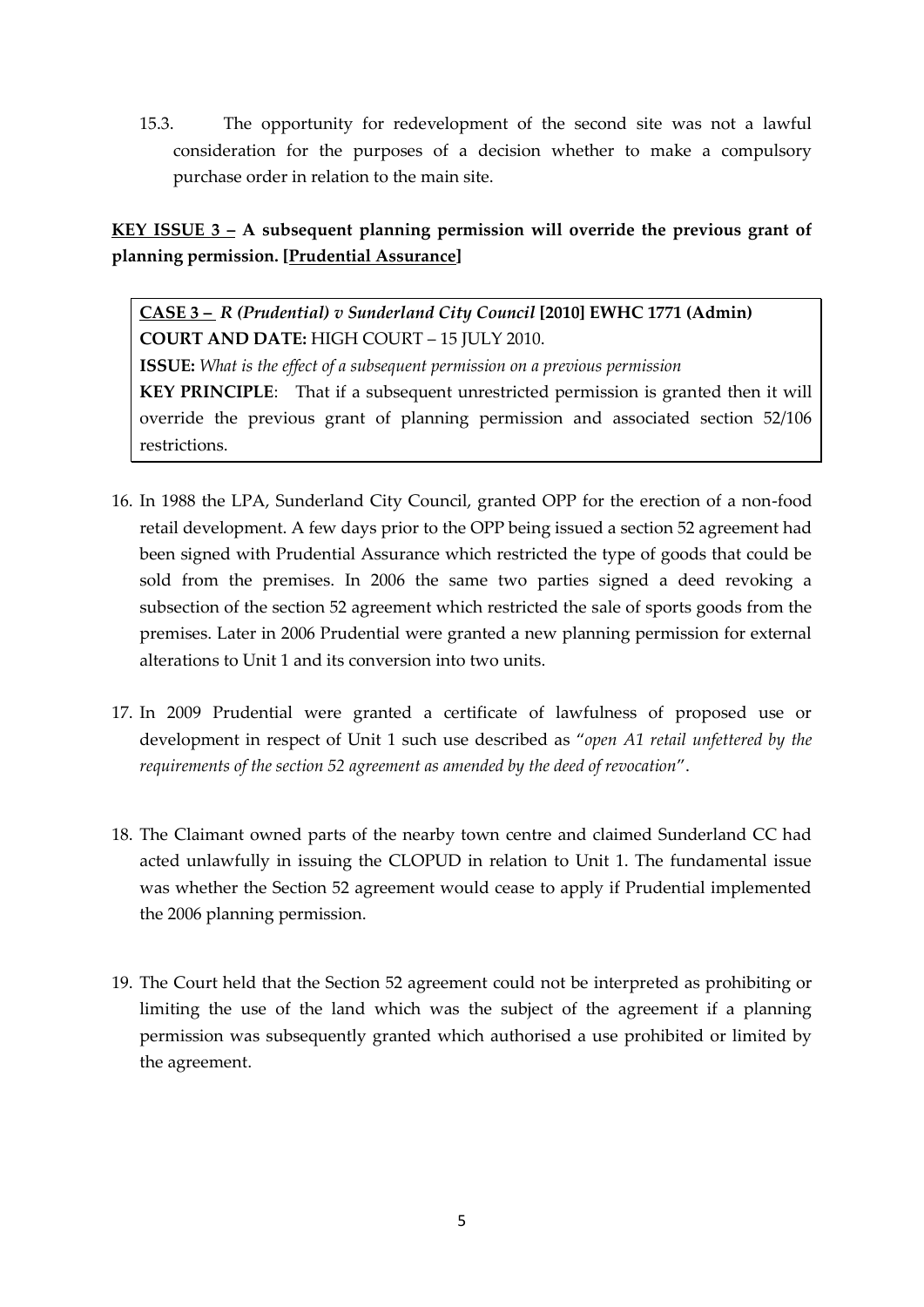# **KEY ISSUE 4 –That a person aggrieved is normally required to have participated in the planning process. [HBMC]**

**CASE 4 – Historic Buildings and Monuments Commission v Secretary of State for Communities and Local Government [2010] EWCA Civ 600 COURT:** COURT OF APPEAL – 24 MAY 2010 **ISSUE:** Who is a person aggrieved within the meaning of Section 288 of the TCPA 1990 **KEY PRINCIPLE**: *That in order to be considered by the court a person aggrieved would always be a question of fact and degree.*

- 20. This case involved the grant of planning permission for a leisure centre which was granted by the Secretary of State following on a call in inquiry in which the Inspector had recommended refusal. The claimant was a local resident who was opposed to the development. However at the inquiry he felt unable to make representations and asked if a development group of which he was a member would make representations on his behalf at the inquiry. They did so.
- 21. When the decision was published the Claimant sought to challenge the decision as unlawful. The judge at first instance decided that the Claimant was not properly to be considered as a person aggrieved for the purposes of Section 288. The Court of Appeal decided that:
	- 21.1. Wide access to the Courts was required under Section 288.
	- 21.2. Normally participation in the planning process which led to the decision was required.
	- 21.3. What was sufficient participation depended on the opportunities available and the steps taken.
	- 21.4. In this particular case the Claimants participation in the planning process was insufficient to acquire standing.
	- 21.5. What was sufficient interest would always be a question of fact and degree which reinforced the need to place the facts relied upon before the decision maker during the planning process.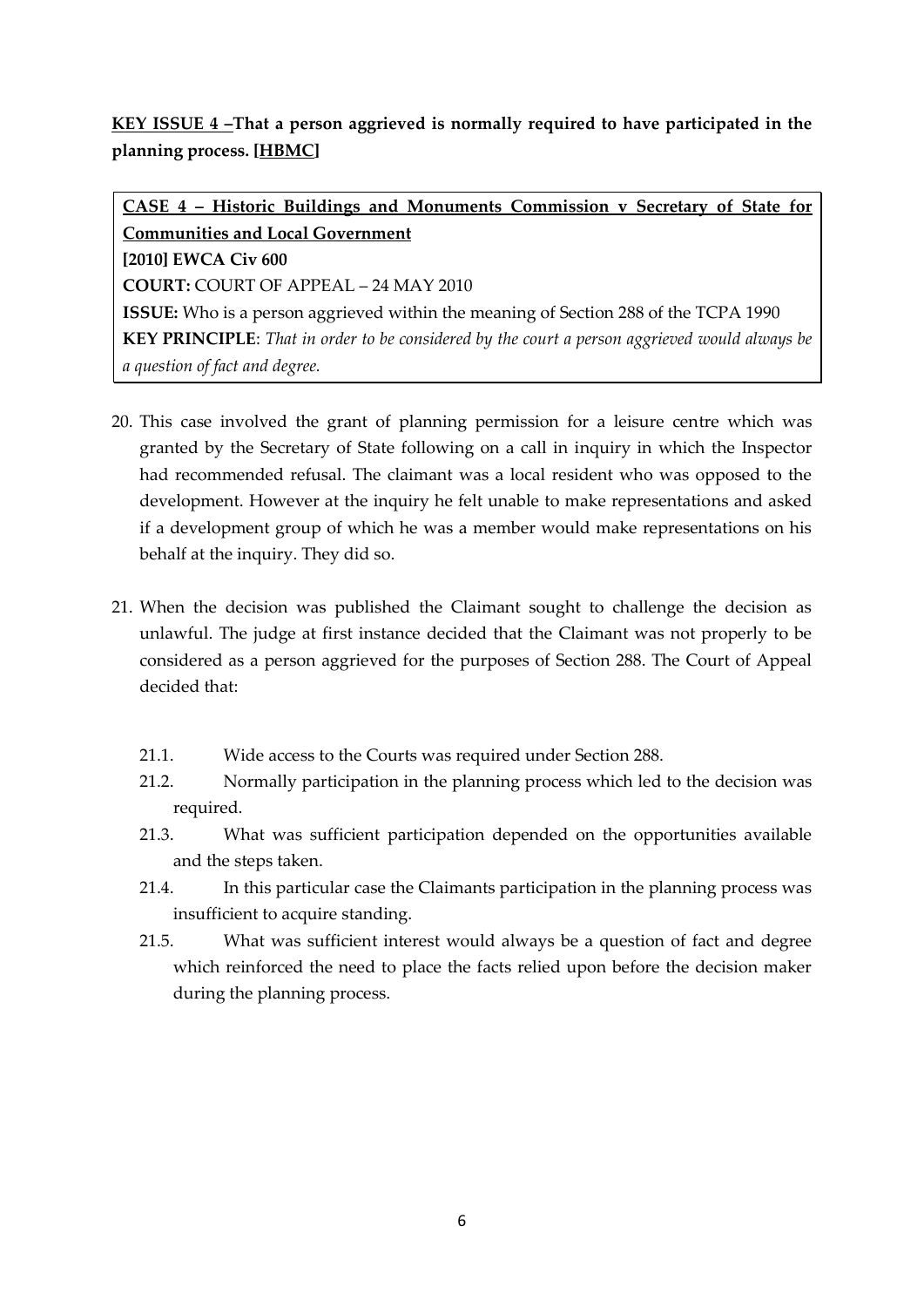# **KEY ISSUE 5 – That in determining a planning application an LPA is required to have in place a majority voting system. [Hethel]**

**CASE 5 – R(Friends of Hethel) v South Norfolk DC [2010] EWCA Civ 894 COURT AND DATE:** Court of Appeal – 30 July 2010. **ISSUE:** *Delegation and majority voting by local planning authorities* **KEY PRINCIPLE**: *That in determining planning applications the Local Government Act 1972 had express provisions which made express provision that voting should be decided by a majority vote.*

- 22. South Norfolk DC granted planning permission to the developer for 3 wind turbines. The application was accompanied by an EIA which stated that several listed buildings may be affected by the proposal. The officers recommended approval. The relevant committee of the LPA voted by 5-3 against the application. The minutes of the meeting showed that the vote was less than two thirds majority of the committee's membership so that the application, as a result of the LPA's standing orders, was referred to the planning committee for determination. The planning committee voted 8-7 in favour of granting planning permission. The Claimant sought judicial review that the requirement for two thirds majority was contrary to the Local Government Act 1972 and in particular Schedule 12, paragraph 39.
- 23. The Court of Appeal held that:
	- 23.1. The arrangements whereby a delegated committee was required to have a two thirds majority voting requirement was unlawful.
	- 23.2. The provisions of the 1972 Act were applicable and made expression provision that such votes should be determined by a majority vote.

**KEY ISSUE 6 –It is open to an LPA to determine a planning application when commercially sensitive material has been withheld from members. [English]**

#### **CASE 6**

*R. (on the application of English) v East Staffordshire BC*

### **[2010] EWHC 2744 (Admin)**

COURT AND DATE: HIGH COURT – 2 November 2010.

**ISSUE:** *Procedural unfairness*

**KEY PRINCIPLE**: *The non-disclosure to the Planning Committee of commercially sensitive financial information submitted in support of an application for planning permission, and seen by officers, was not procedurally unfair.*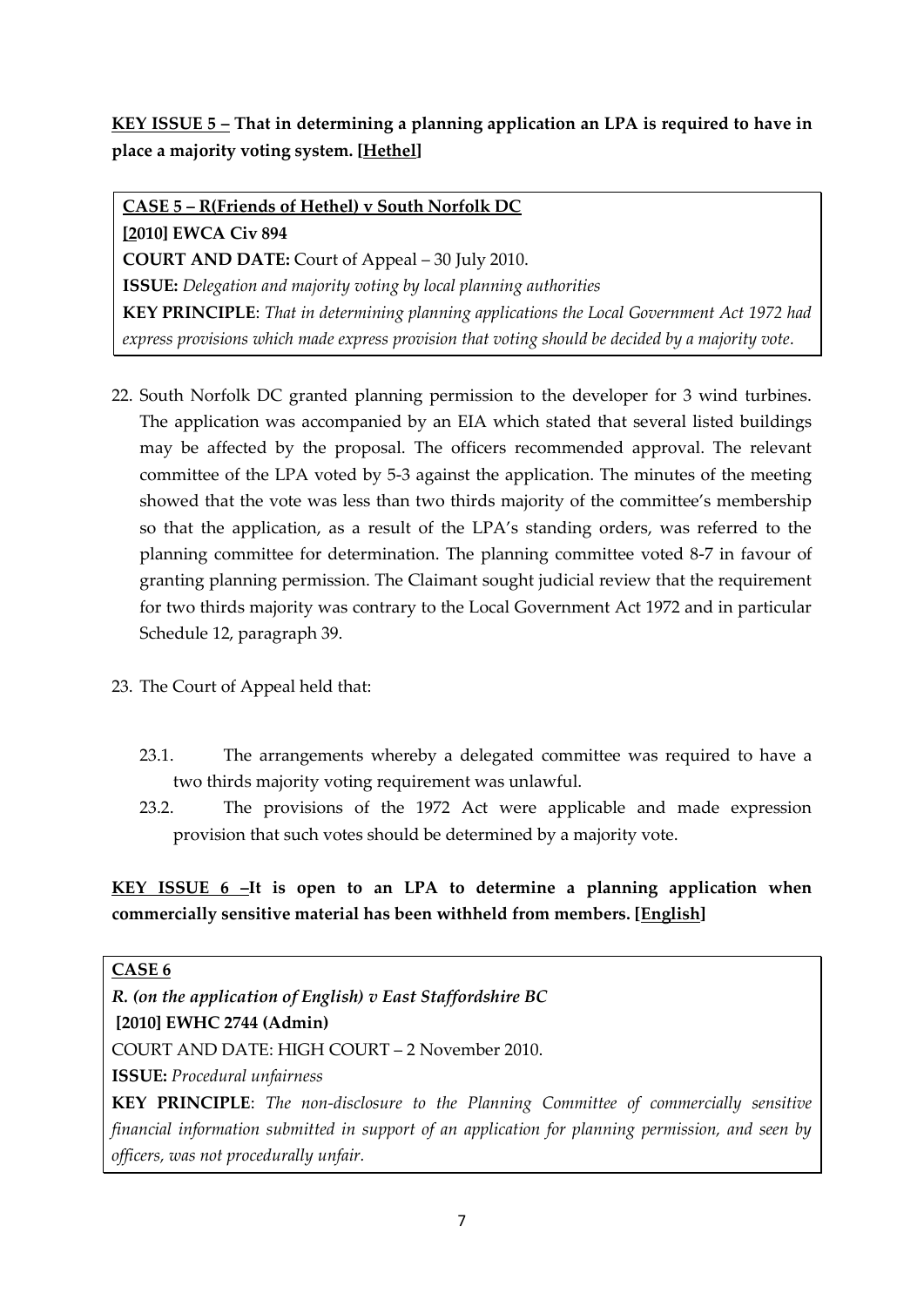- 24. The applicant sought planning permission for a football centre and a hotel. The application documents included a financial report explaining how the funding gap for the project would be plugged, in part, by a proposal to develop 28 houses, for which permission was sought separately. The report was provided to officers of the local planning authority on the basis that it was confidential and should not be disclosed to a third party.
- 25. The local authority agreed with the applicant that the report was exempt from disclosure under Freedom of Information legislation. It went on to commission its own independent report on the extent to which the housing scheme would enable the development of the larger project. The review confirmed that the housing scheme might substantially plug the funding gap.
- 26. The planning committee granted permission without seeing either the applicant's report or the review commissioned by the local planning authority.
- 27. A claim for judicial review was brought alleging that the procedure adopted by the planning committee was unfair and its decision perverse: how could Members fairly and rationally have granted permission, it was asked, without seeing the original financial report?
- 28. The claim failed. Mr Justice Flaux held that such cases involve a 'balancing exercise between the public's entitlement to information and the applicant's entitlement to maintain confidentiality' (para. 38). The court was satisfied that the 'gist' of the financial report had been communicated to Members and objectors at the committee meeting: "they were provided with the conclusions but not the financial detail" (para. 28). Even if it were possible to criticize the committee's approach for not insisting that the confidential information was disclosed, this did not come close to perversity.

# **Key issue 7 – A condition was not bad for uncertainty notwithstanding an apparent contradiction with the terms of the planning application. [Midcounties]**

#### **CASE 7**

*R. (on the application of Midcounties Co-operative Ltd) v Wyre Forest DC* **[2010] EWHC 2744 (Admin)** COURT AND DATE: **ISSUE:** *Planning conditions*

**KEY PRINCIPLE**: *The court took a highly pragmatic and generous approach when assessing whether a condition attached to a planning permission was sufficiently certain.*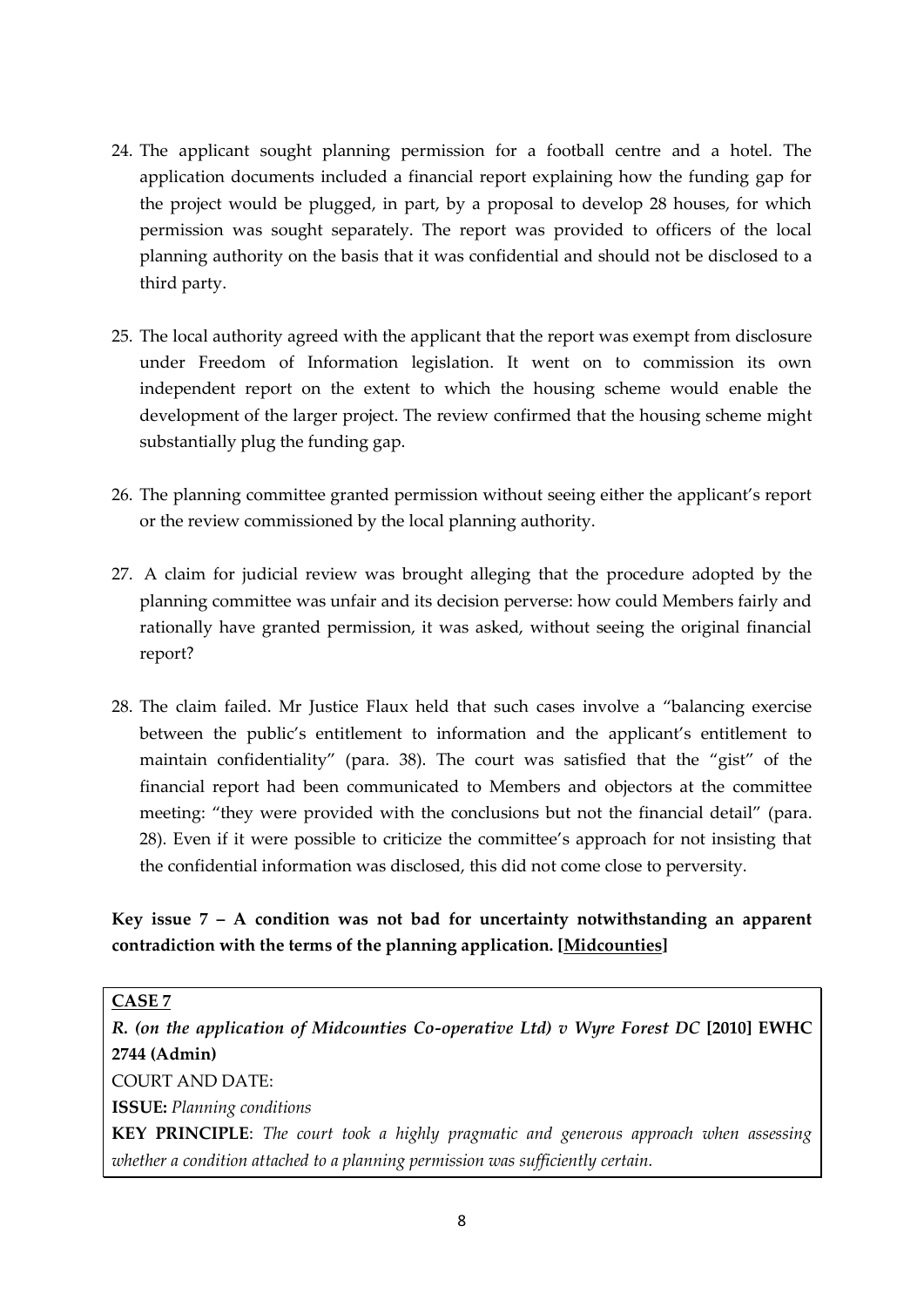- 29. Planning permission had been granted for a supermarket subject to a condition limiting the floor space to be used to 'Nett retail sales up to 2919 sq metres'. This was larger than the 2403 sq metres of floorspace which the applicant appeared to have sought in its application.
- 30. A challenge was brought alleging that the local planning authority had unlawfully given permission for more than was sought, and that the condition was bad for uncertainty.
- 31. The Court of Appeal dismissed the appeal brought against the decision of the High Court to uphold the planning permission. The High Court had resolved the discrepancy between the two figures (2403m<sup>2</sup> and 2919m<sup>2</sup>) by concluding that 2403m<sup>2</sup> referred to the area used for the actual sale and display of goods, whereas the remaining 516m<sup>2</sup> referred to circulation areas, lobbies and customer facilities. The Court of Appeal was satisfied that this enabled the condition to be interpreted sensibly such that it was not bad for uncertainty:

"18.  $\left[ \ldots \right]$  It would be quite wrong to conclude that the apparent disparity between 2403 and 2919 was the consequence of a mistake or aberration where there exists a perfectly rational explanation for it. I certainly accept that condition 6 was badly, even obtusely drafted. To characterise the  $2919$  sq metres as "[n]ett retail sales up to 2919 sq metres' with no indication that in fact it includes more than the actual selling space is to the least extremely unhelpful. But it is plainly possible to ascribe a sensible meaning which can readily be ascertained (to adapt Lord Denning's language in *Fawcett Properties)*, and that is what the judge did...'

32. That dealt with the challenge on the ground of uncertainty, but would the condition still not, on its face, allow up to 2919m2 of selling space? Yes, that was possible on the basis of the planning permission itself, but in this case, the matter had been addressed by a section 106 agreement which restricted the use of the development for the "sale and display of goods including the checkouts and the customer counters' to no more than 2401m<sup>2</sup> . Accordingly, the retailer would not be operating a larger retail floorspace than it had sought in the planning application.

**Key issue 8 – That development within an AONB that could not be seen by the public could still be potential harmful to the AONB although the fact the public could not see it would be an important factor in deciding whether to grant permission. [Great Trippetts Estate]**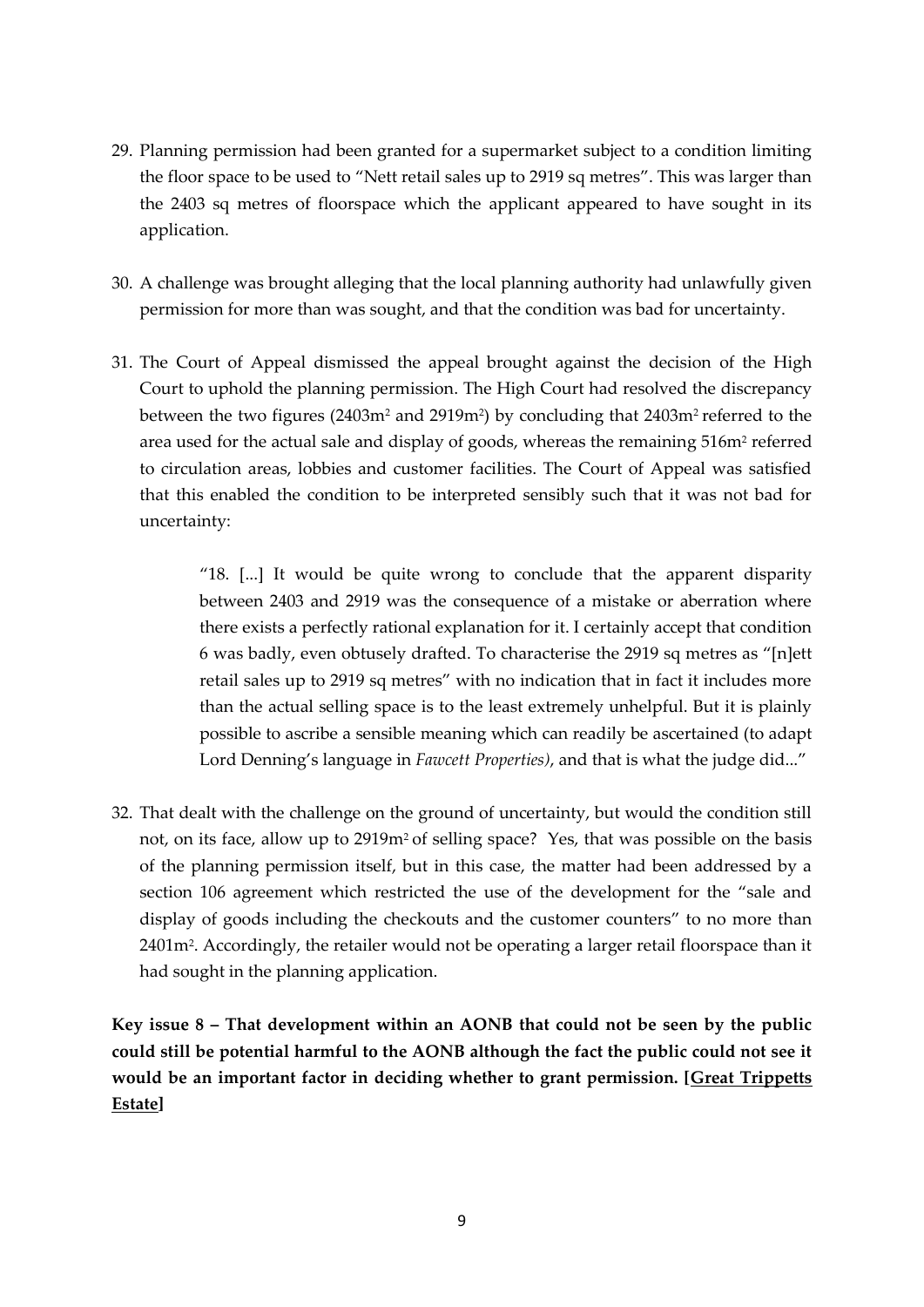### **CASE 8**

*R. (on the application of Great Trippetts Estate Ltd) v Chichester DC* **[2010] EWHC 1677 (Admin)**

#### **ISSUE:** *Harm to the Area of Outstanding Natural Beauty ('AONB')*

**KEY PRINCIPLE**: *Even if a development in an AONB could not be seen by the public, that did not mean, in and of itself, that it was not harmful to the intrinsic character of the countryside. Nevertheless, the fact that the public could not see it was an important factor to consider when deciding whether to permit the development.* 

33. The landowner built, without planning permission, a manège for training polo ponies and a tennis court in an AONB. The local authority refused planning permission and then issued enforcement notices. On appeal, the inspector upheld the notices and the refusal of permission, concluding as follows (emphasis added):

> 'However, **even if the manège was entirely screened from view, that would not overcome the harmful effect of this substantial development on the character of the AONB**. The purpose of landscaping is not to conceal a harmful development; this is an argument that could be used too often, leading to cumulative erosion of the landscape quality of the AONB.

34. The High Court allowed the landowner's appeals against the inspector's decisions so far as they related to the manège. Collins J held as follows:

> '24. Visual harm is of course an important part of harm to an Area of Outstanding Natural Beauty. After all, the natural beauty lies in what is there, that is to say natural countryside. But its beauty may not be adversely affected if the development in question is such that it is not possible to see that there is any significant or harmful change to the natural appearance of the area in question. Thus, as it seems to me, the visual affect of any development is an important aspect to be taken into account in deciding whether there is indeed a failure to conserve or maintain the integrity of the AONB. **But certainly the existence of the development in the terms that the Inspector has indicated is equally a factor that is material in deciding whether there is indeed in the particular circumstances harm.** Mr Forsdick [Counsel for the Defendant] submits that, on a fair reading... the Inspector is simply indicating that in this case the screening would not in her view mean that the harmful affect was overcome because of the nature of the development itself.

35. Collins J did not agree that it was possible to read the Inspector's conclusions in that limited way: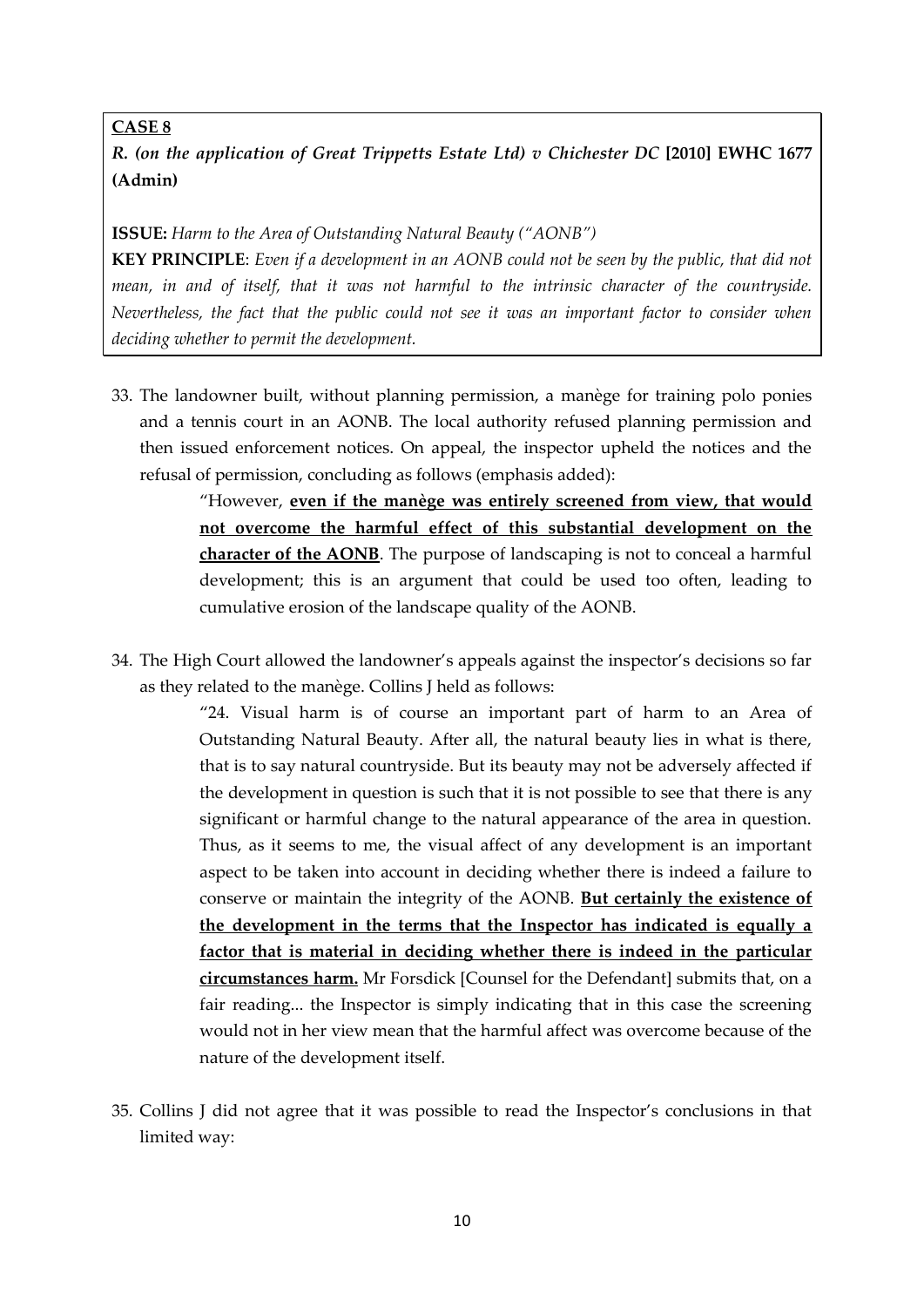'25. [...] She is making the key issue that entire screening, once you have what is regarded as a development that is harmful in an AONB, cannot mean that that development can be acceptable. That, of course, would have a very important and general application which in my view is not justified. I do not think that it is possible to say that the Inspector was simply limiting her observations to the nature of the development in that case. [...]

26. Although, as I have said, **I entirely accept that the absence of, if I may put it** 

**this way, viewable harm does not of itself necessarily mean that the development should be accepted, it is, though, an important consideration when deciding whether it should**...'

36. Collins J went on to hold that this 'important consideration' became even more important when it came to considering the need for the development. By failing properly to recognise the need for the manège, the Inspector had fallen into further error which meant that her conclusions in respect of that part of the development could not stand. Her conclusions in respect of the tennis court were not similarly infected.

**Key issue 9 – The display of an advertisement on a vehicle is not exempt from control of advertisement if advertising was the principle use of the vehicle at the time of the display. [Tile Wise]**

#### **CASE 9**

*Tile Wise Ltd v. South Somerset DC* **[2010] EWHC 1618 (Admin)**

**ISSUE:** *Advertising control*

**KEY PRINCIPLE**: *The display of an advertisement on a vehicle is not exempt from control if advertising was the principal use of the vehicle at the time of display.* 

- 37. The appellant was a tile supplier who had commercial vehicles to make deliveries to homes and to transport staff between its showrooms. When a vehicle was not needed, it would be parked on the road near to a showroom with a board advertising the business. The local authority prosecuted the appellant for displaying advertisements on 4 vehicles many times over a 3-month period.
- 38. Schedule 1 of the Town and Country Planning (Control of Advertisements) (England) Regulations 2007 lists classes of advertisement which are exempt from control. Class B Column 1 of Schedule 1 exempts 'an advertisement displayed on or in a vehicle normally employed as a moving vehicle', provided that it was 'not used principally for the display of advertisements' (Class B Column 2).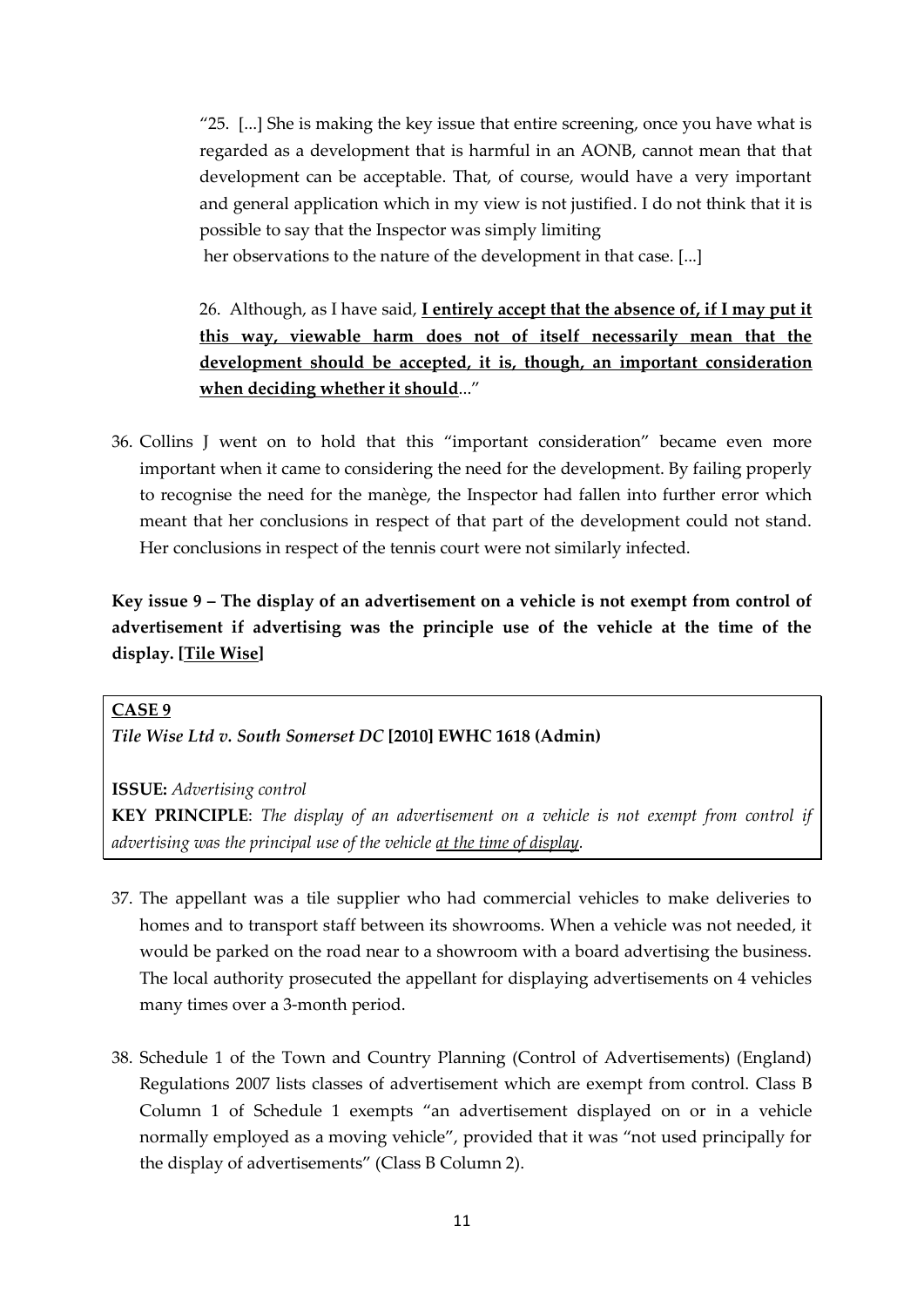- 39. The Crown Court concluded that the question of the 'principal use of the vehicle' had to determine at the time of the display itself, so that if, at any key issue in time, it was used for the display of advertisements, it did not benefit from the Class B exemption. The question for the Divisional Court by way of case stated was 'whether the Class B exemption is granted in respect of a state of affairs in general or only in respect of a specific advertisement on any specific occasion" (para. 8).
- 40. The Divisional Court put considerable emphasis on the reference to 'advertisement', singular, in column 1, while column 2 referred to 'advertisements' in the plural. Pitchford LJ held:

"14.  $[...]$  It can be safely assumed, in my view, since these two words are so closely juxtaposed, that the draftsman meant what he wrote. For reasons to which I shall come, it is clear that each class of exemption, by description in column 1, is aimed towards a specific advertisement which must, it seems to me, refer to the advertisement alleged by the enforcement authority to constitute the breach. On the contrary, the use of the plural in class B column 2 opens up column 2 from a consideration of the single advertisement under consideration to advertisements in general displayed on the vehicle. If this was not intentional, it is my view that the condition would read 'the vehicle was not being principally used for the advertisement' or similar. **In my view, it is tolerably clear that the mischief the draftsman had in mind was a vehicle whose principal purpose was advertising, such as a vehicle employed for the purpose of being a moving advertising hoarding, rather than a vehicle employed principally as a commercial vehicle conveying passengers or making deliveries and such like**.'

41. On this basis, Pitchford LJ concluded that the word 'advertisement' (singular) in column 1 'relates to the moment that the advertisement is being displayed by the vehicle and to the use to which the vehicle is then being put' (para. 26). Accordingly:

> '27. [...] **In my judgment, column 1 is concerned with the specific occasion on which the advertisement is being displayed and the use to which the vehicle is being put on that occasion. In the case, for example, of a commercial vehicle, if at any time it is not being normally employed as a moving vehicle it will not be exempt.** Even if it is being normally employed as a moving vehicle, its advertisement will not be exempt if the vehicle is principally used for the display of advertisements. I do not accept the argument that this construction of column 1 will render liable advertisements on commercial vehicles ordinarily parked up. Parking of a vehicle is an ordinary incidence of the normal employment of a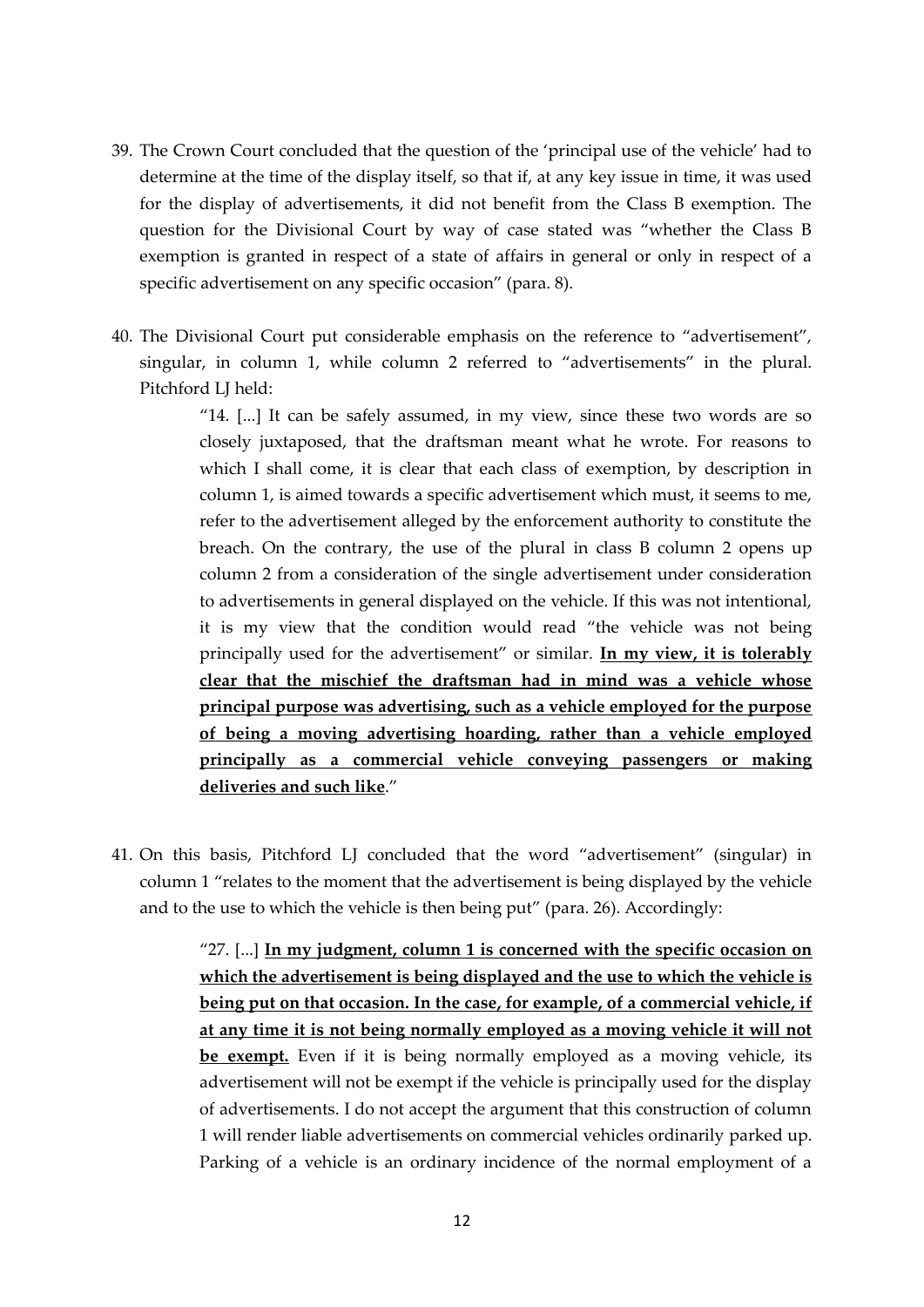moving vehicle. It will be exempt unless it is established it is principally used as a display of advertisements, in which case, the column 1 exemption will be disapplied by the column 2 qualification.'

**Key issue 10 – It could be a material consideration for an LPA to consider the effect of allowing a fast food take away in close proximity to a school. [Copeland]**

### **CASE 10**

*R. (on the application of Copeland) v Tower Hamlets LBC* **[2010] EWHC 1845 (Admin)**

**ISSUE:** *Material planning considerations*

**KEY PRINCIPLE**: *What is material for planning purposes may properly extend not only to amenity considerations, but also to social and economic matters.* 

42. Planning permission had been granted for the change of use of premises to a hot food takeaway. There was a secondary school immediately close nearby. A local resident who lived opposite the premises had objected to the grant of planning permission on the basis that it was contrary to a healthy living programme promoted by the school. He had referred the planning authority to planning policy adopted by a different London authority that sought to restrict the development of takeaway in the vicinity of schools. He had also relied on the emphasis placed by the Government on healthy eating, including the following extract from the inter-departmental strategy *'Healthy Weight, Healthy Lives: A Cross Government Strategy for England'* (January 2008):

> 'One of the challenges that we face in promoting health eating is the availability of foods high in fat, salt and sugar in local neighbourhoods, including the prevalence of fast food restaurants and takeaways in some communities. Local authorities can use existing planning powers to control more carefully the number and location of fast food outlets in their local areas. The Government will promote these powers to local authorities and PCTs to highlight the impact that they can have on promoting healthy weight, for instance **through managing the proliferation of fast food outlets, particularly in proximity to parks and schools**.'

43. Prior to considering the planning application, the planning committee had been sent a note of advice by a planning officer stating that the application had to be determined in accordance with the development plan and any extant national planning policy or local planning guidance. It was stated that the authority did not have a policy that specifically prohibited a hot food takeaway from locating next to a school. Moreover, whilst it was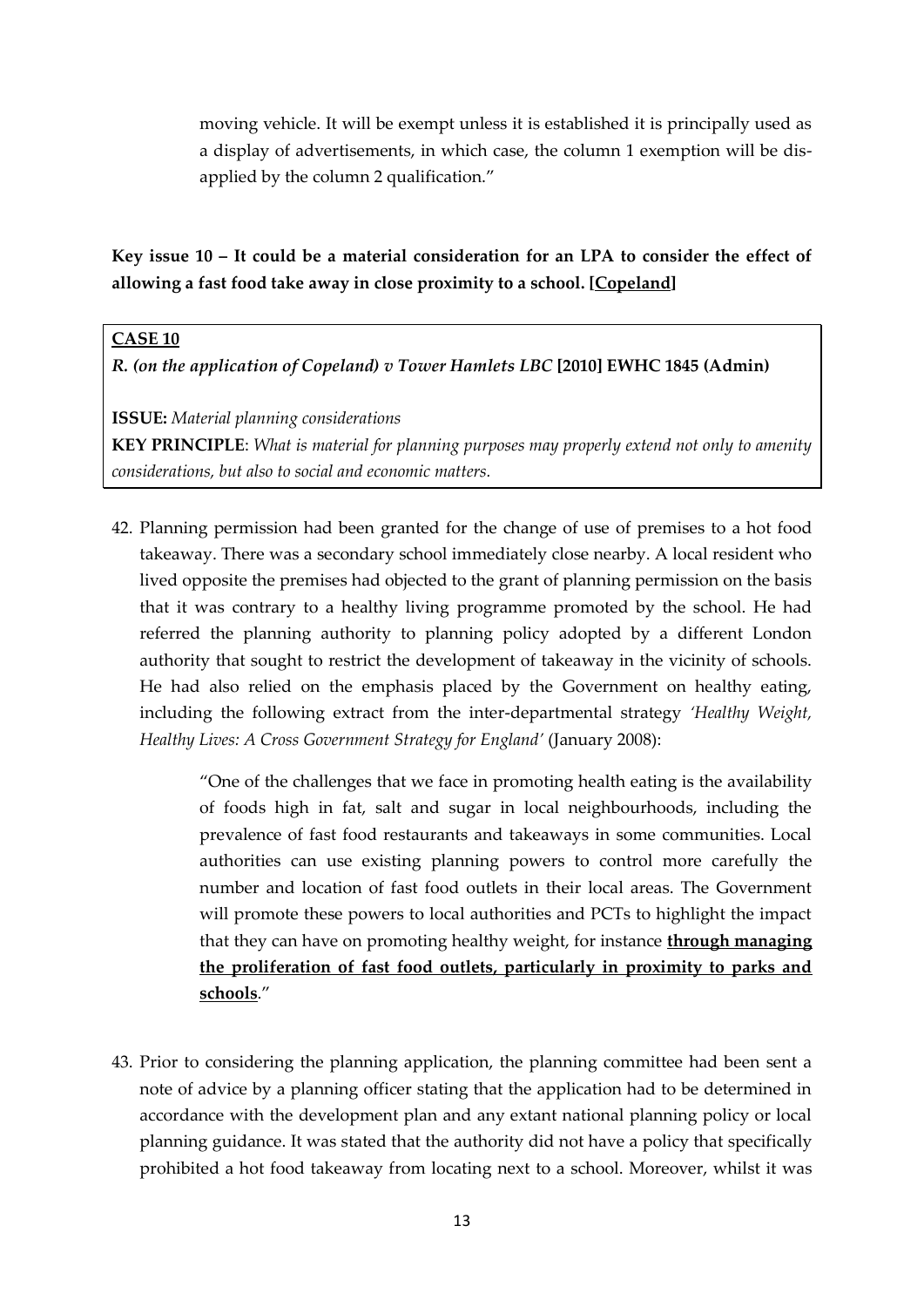legitimate to seek to discourage children from eating unhealthily, "it is not a material planning consideration that can have weight in determining this application against Council policy' he wrote.

44. Responding to a challenge to the decision to grant planning permission, Cranston J held:

'22. Promoting social objectives may be a material consideration in the planning context. Planning controls in order to promote social objectives are considerations which can relate to physical land use. Whether a social objective is relevant in a particular case turns on the circumstances. As long as the promotion of the social goal is lawfully within the planning sphere it matters not that it falls elsewhere as well.

### 23 In *[Stringer v Ministry of Housing and Local Government \[1971\] WLR 1281,](http://login.westlaw.co.uk/maf/wluk/app/document?src=doc&linktype=ref&&context=44&crumb-action=replace&docguid=IC5EC3F70E42811DA8FC2A0F0355337E9)  [\[1971\] 1 All ER 65](http://login.westlaw.co.uk/maf/wluk/app/document?src=doc&linktype=ref&&context=44&crumb-action=replace&docguid=IC5EC3F70E42811DA8FC2A0F0355337E9)*, Cooke J said:

'It may be conceded at once that the material considerations to which the Minister is entitled and bound to have regard in deciding the appeal must be considerations of a planning nature. **I find it impossible, however, to accept the view that such considerations are limited to matters relating to amenity.** So far as I am aware, there is no authority for such a proposition and it seems to me wrong in principle. In principle, it seems to me that any consideration which relates to the use and development of land is capable of being a planning consideration.'

- 45. Cranston J then cited PPS1 as an example of how social objectives may legitimately be pursued within the planning context, given its references to promoting well-being and enabling social, environmental and economic objectives to be achieved together.
- 46. On the facts of this case, it was held that the local authority had acted unlawfully by failing to have regard as a material consideration to the proximity of the school to the premises in granting planning permission for a hot food takeaway. The planning officer had given an unambiguous direction to the planning committee that they should not consider this factor, which could have influenced their decision.

**Key issue 11- It was not unviable to refuse planning permission for a residential scheme on the basis that a scheme with a higher proportion of affordable housing might be viable in the future. [Roberts Hitchens]**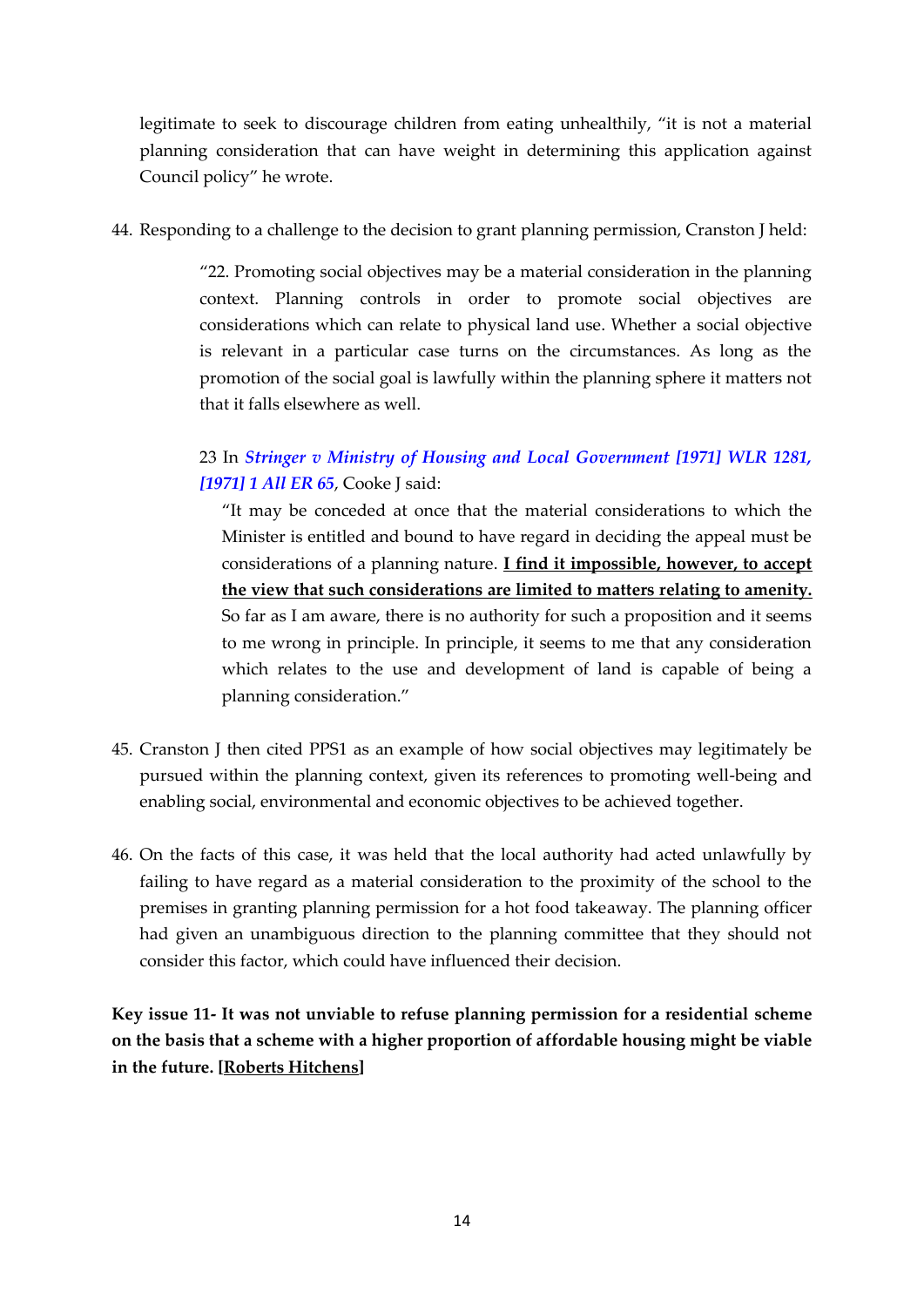### **CASE 11**

*Roberts Hitchins Ltd v Secretary of State for Communities and Local Government* [2010] EWHC 1157 (Admin)

**ISSUE:** *Affordable housing in the downturn*

**KEY PRINCIPLE**: *It was not unlawful to refuse planning permission for a residential scheme on the basis that a scheme with a higher proportion of affordable housing might be viable in the future.*

- 47. The developer applied to develop up to 750 dwellings on the proposed site X. It had already secured permission on appeal for 320 dwellings on a second site, Y, in respect of which the Secretary of State had accepted that it would not be viable to allocate more than 20% of the housing as affordable.
- 48. The developer had originally suggested that 30% of the housing on site X should be affordable, but later reduced this to 13% with provision to increase to a maximum of 20% if certain grants were forthcoming. The developer submitted that its earlier proposal of 30% was not longer viable given the economic difficulties caused by the credit crunch.
- 49. In its putative reasons for refusal, the local planning authority concluded that it would have refused permission, had it determined the application in time, because the proportion of affordable housing offered was too low. On appeal, the Inspector recommended to the Secretary of State that permission should be refused, observing:

'219. Nothing in PPS3 or elsewhere in national or regional policy guidance concerning site viability suggests that viability considerations attributable to the general economic situation (as opposed to specific characteristics of the sites themselves...) should be used to justify significant reduction in the proportion of affordable housing to be delivered by a site above the threshold.

220. In the current case, the Appellant's own evidence shows that the development of [site X] is scheduled to take place over many years. The effect of omitting forward projections is therefore to exclude entirely any future benefit to the balance sheet of an upturn in the housing market and in receipts. Over such a period of time it is possible, not only that receipts would be improved by an upturn, but that the need for affordable housing might itself increase. The Appellant seeks to lengthen to 10 years (and if that is not accepted, to 5 years) the period within which application may be made for the determination of reserved matters. This would enable a delay to the start of development on [site X] (whatever may occur on [site Y]) and thus would lengthen the overall period of development on this extensive site, **increasing the probability that development would coincide with an upturn in the housing market. Over**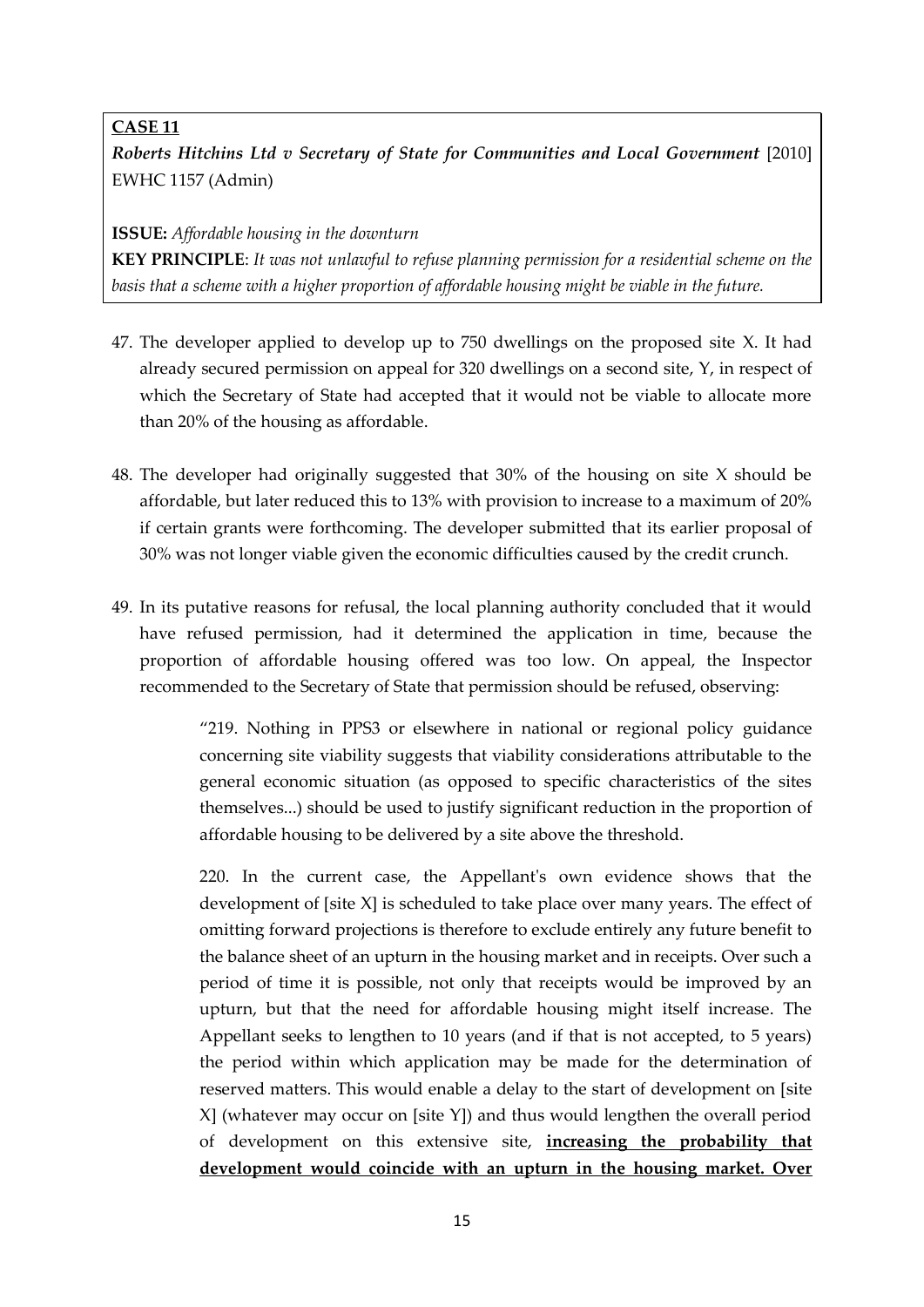### **such a long period it is likely that viability data would change significantly in comparison with the current circumstances**.'

- 50. The Secretary of State accepted the Inspector's recommendation to refuse permission.
- 51. The developer challenged the appeal decision on several grounds, but most notably that the inspector had erred in law by 'disregarding its arguments that the general economic situation following the credit crunch made a greater proportion of affordable housing than the scheme proposed unviable' (para. 17). The same essential key issue was repeated in a different guise in several of the other grounds.
- 52. Nicol J rejected this argument:

'21. I do not agree that there was any legal error on the Inspector's part in this regard. Of course there is uncertainty about trying to predict what would happen to costs or prices in the future. That was particularly so in relation to a project which was not expected to be completed until 2024 and where the developer was asking for up to 10 years to resolve reserved matters. However, a major factor which influenced the Inspector (as, in my judgment, it was entitled to do) was the special significance of this site. As the Inspector noted at the very beginning of her analysis of the arguments about affordable housing at paragraph 206, 'the appeal site represents the principal opportunity to achieve affordable housing in the District under the adopted plan.' At the end of this section of the report at paragraph 225 she commented that if permission was given for this development it would leave 'the overall need [for affordable housing] to a large extent unsatisfied, and with no opportunity to recoup affordable housing from another allocated site.' **Given the importance of the site, and given the extended period over which the proposed development would take place, in my judgment the Inspector was not obliged to recommend approval in the absence of firm evidence as to when economic recovery would take place and its extent. I consider that she was entitled to decide that the application should be refused because of the possibility that development with a higher proportion of affordable housing might be viable in the future.** This is not a case of allowing speculation to prevail over an absence of evidence. Rather it is a case of treating inevitable uncertainty as a material consideration whose weight had to be judged and assessed by the primary decision-maker.'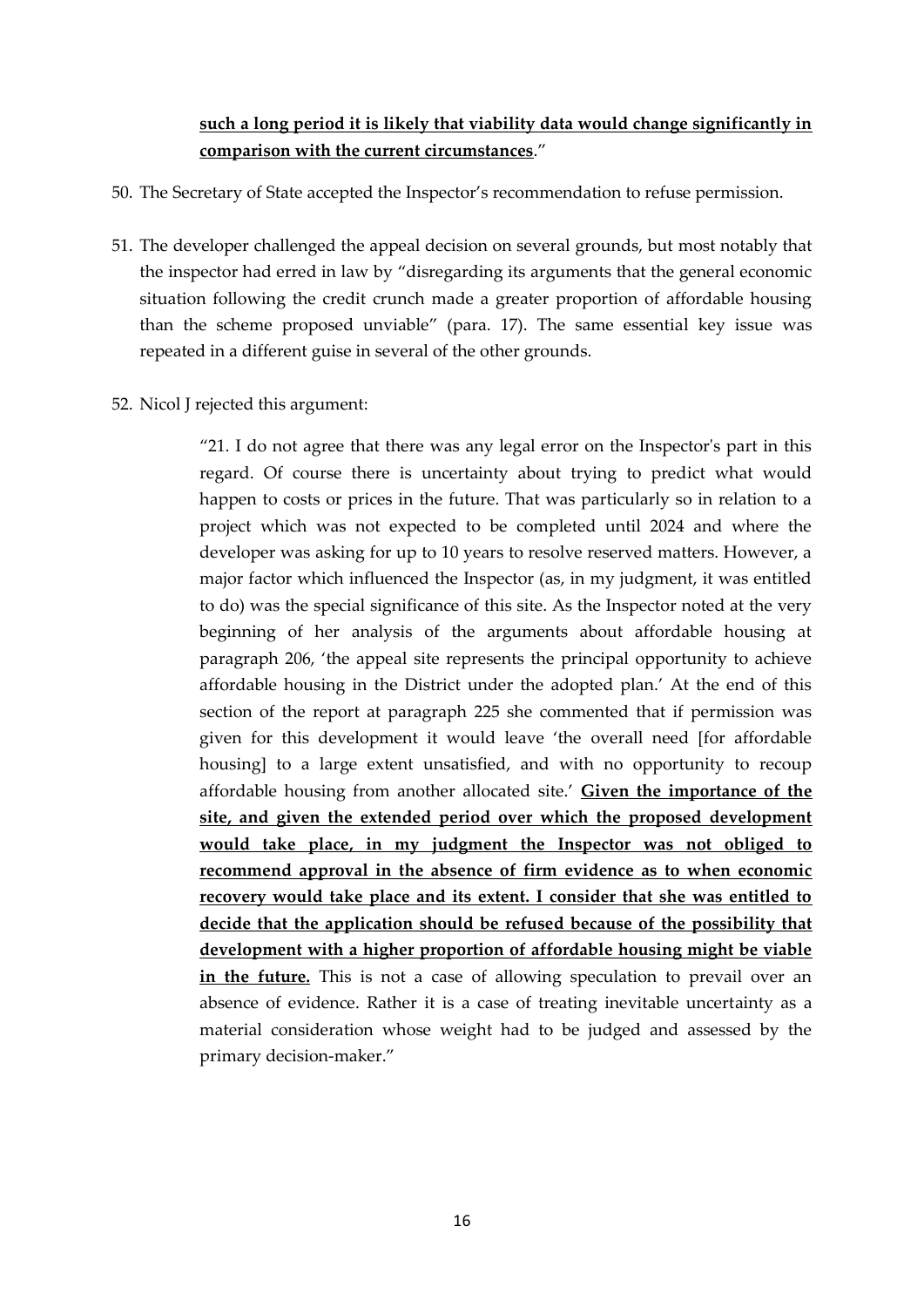# **Key issue 12 – In exercising its powers under the TCPAs a LPA was required to make the provisions of the Race Relations Act 1976 an integral part of the decision making process. [Harris]**

# **CASE 12 -** *R. (on the application of Harris) v Haringey LBC* [2010] EWCA Civ 703 **COURT AND DATE: HIGH COURT**

**ISSUE:** *Race relations*

**KEY PRINCIPLE**: *When deciding whether to grant planning permission for the development of a site in an area made up predominantly of ethnic minority communities, the requirements of section 71 of the Race Relations Act 1976 must be an integral part of the decision-making process.* 

- 53. Planning permission had been granted for a redevelopment scheme which would involve the total demolition of an indoor market and associated housing. Some twothirds of the market traders were Latin American or Spanish-speaking and most of the homes and business units were occupied by members of black and ethnicity minority communities.
- 54. In deciding to grant planning permission, the local authority had made reference *inter alia* to the objections made by traders and to policies in its local plan which sought to promote the welfare of ethnic minority communities. However, nowhere did it mention its duty under section 71(1) of the Race Relations Act 1971 to determine planning applications having due regard to the need:

'(a) to eliminate unlawful racial discrimination; and

(b) to promote equality of opportunity and good relations between persons of different racial groups.'

- 55. A challenge was brought on the basis that the local authority had failed to comply with this duty in granting permission. The local authority argued that because the development would bring new opportunities to an area with large ethnic minority communities, the duty had been discharged.
- 56. The Court of Appeal was not satisfied that the local authority had shown the requisite 'due regard... to the need to promote equality of opportunity and good relations between persons of different racial groups'. Of particular concern to the court was the evidence showing that the redevelopment would have a disproportionate impact on the black and ethnic communities, with many in those communities losing both their homes and jobs. Pill LJ held (emphasis added):